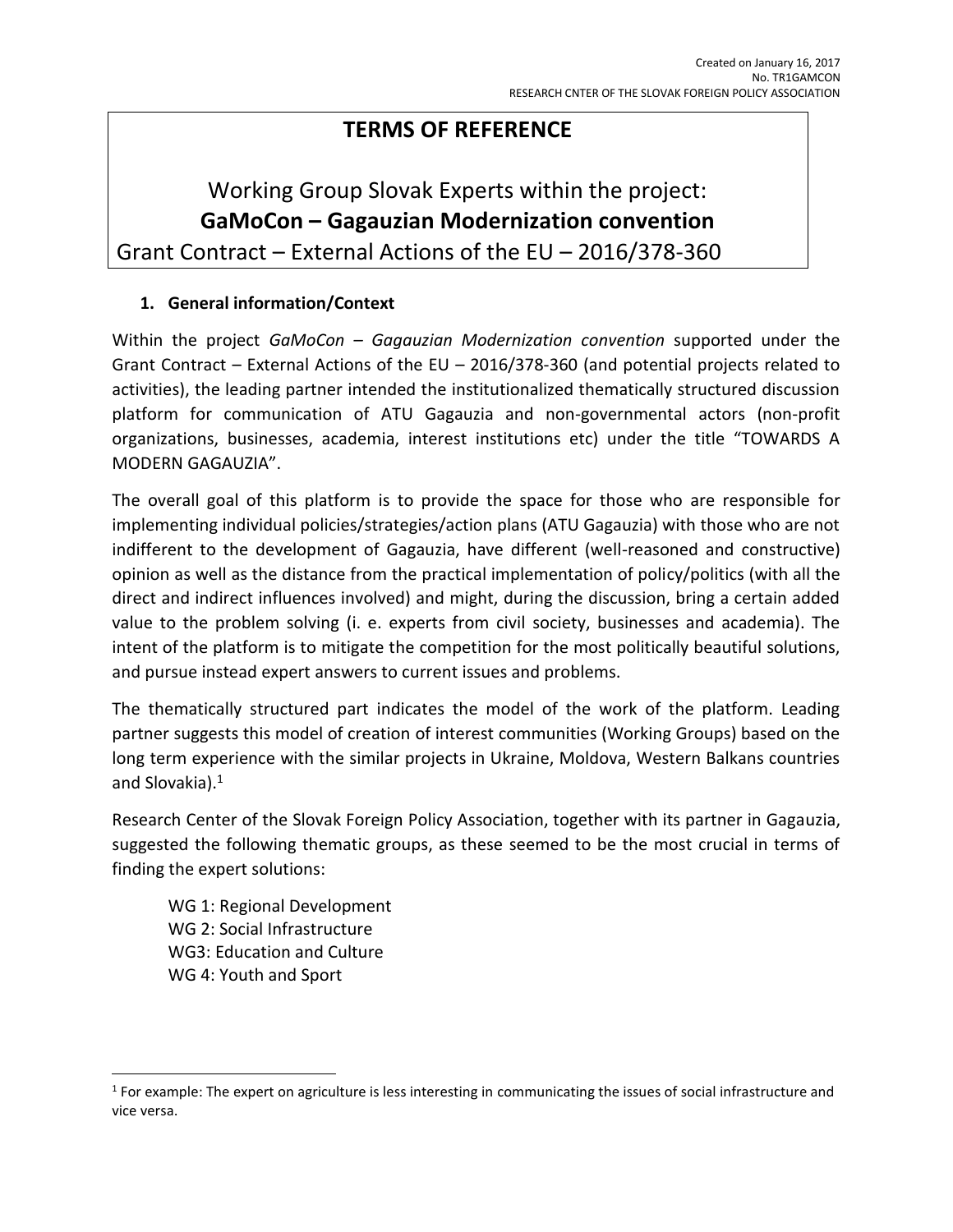Working Groups are structured to work in sessions. Within this project we plan 4 sessions for each group – 16 in total of project duration period. The thematic focus of the group will be created during the very specific sessions. The first session will serve to "selfdefinition" of the Working Group focus, model of work and topic for the next session. The next session topic might be changes based on the current legislative, political development. The session of the Working Group will be open for all that are interested. Experts will discuss different important topics related to reforms and modernization of Gagauzian region in the fields.

The work during the sessions of Working Groups will be chaired and facilitated by the two co-chairs, one from public (ATU) sector (the one, that is responsible for implementing the very policy/issue being discussed) and one from civil society. Special role within the work of GaMCon Working Groups is dedicated to local experts from Gagauzia. Along with foreign experts<sup>2</sup>, local experts have a special role in explanatory introduction at the beginning of each session dedicated to present situation in Gagauzia in the topic that will be discussed. Local expert will be expected to prepare a short overview of the current status quo on the subject of the topic that will serve as a policy brief on the subject of discussion and will suggest the solution. The solutions will be then most crucial part of the debate. The engagement of foreign expert will be mostly focus on presenting the existing model in Slovakia – its advantages and disadvantages. Every session must end with preparation of recommendations for ATU. The form of recommendations will depend on the topic and focus of the Working Group.

#### **2. Subject of the request**

Toward a modern Gagauzia platform works not only as the platform for exchange of experience locally, but provides also space for inputs from abroad. The experts from abroad will be tasked to take part in the session in Gagauzia, present his views and opinions (prepared in cooperation with the local expert – no longer than 30 minutes) and take active part in discussion and consult the recommendations (or any other final product of the WG) Based on the outcome, prepare the short expert report that will be published on the project website: [www.gamcon.org](http://www.gamcon.org/)

## **3. Tasks to be performed**

 $\overline{a}$ 

**Task 1:** Prepare the presentation based on the own research, data on situation in the Slovak Republic (or the country of origin) on the topic that will be defined beforehand and will be written in the market research document. The presentation shall be prepared in cooperation with the local expert (who will define the concrete aspects, the presentation

<sup>&</sup>lt;sup>2</sup> We will focus mostly on experts being able to share experience of a country transforming through series of reform and modernization efforts. The EU accession process brought out also the issue of inevitable legislation and consequently the systemic changes, and implementation of the new policies, standards and norms. The position is however open to experts from the all EU member states.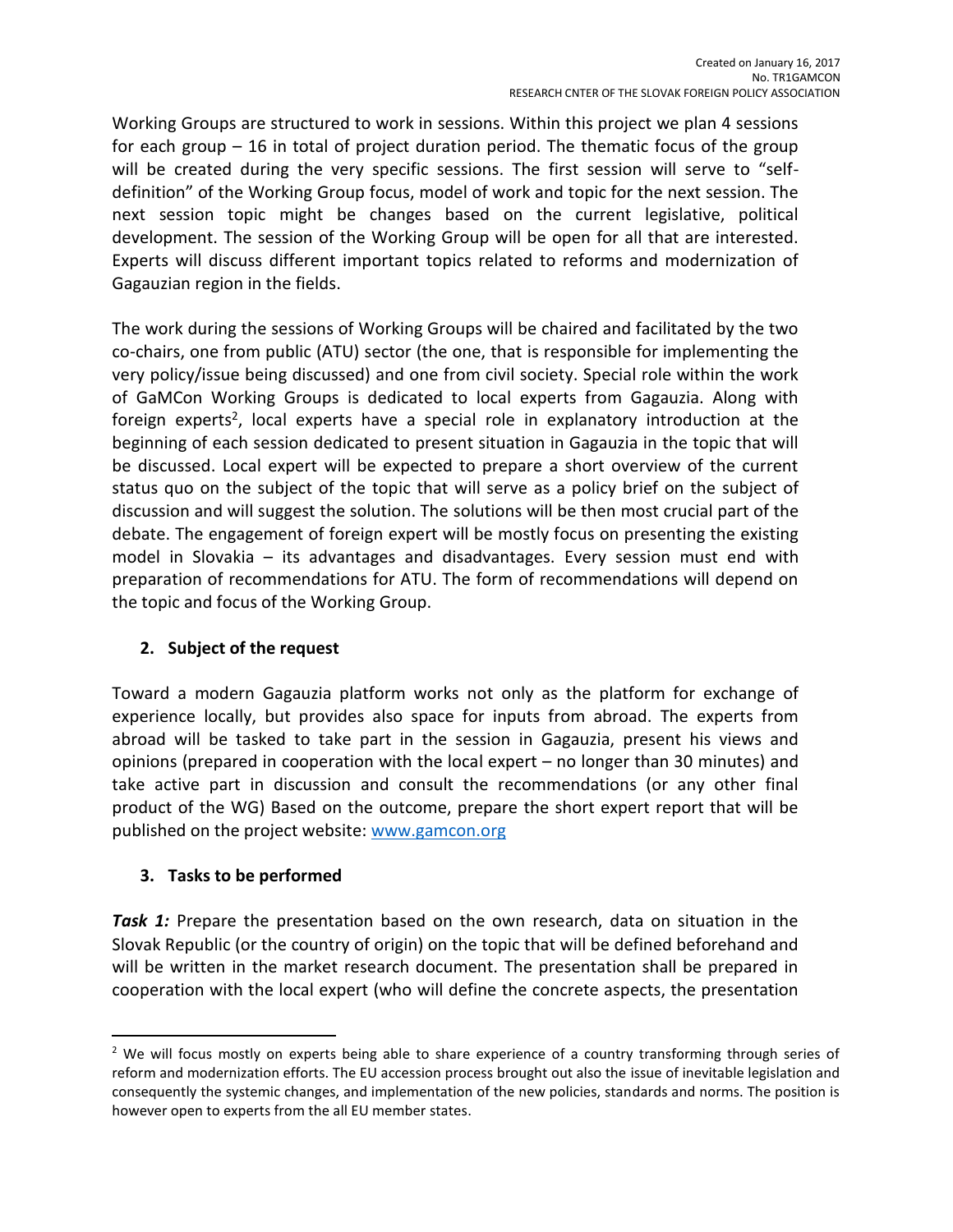should focus on). The presentation shall be published at the official website of the project: www.gamcon.org

**Task 2:** Presentation at the session in Gagauzia.

Presentation can be prepared in ppt. format, or in the form of policy brief and should cover basic information about the development of the problem, its solution as well as problems, connected with the implementation. Presentation will be held either in English or Russian language.

*Task 3.* Preparation of the concise report from the event

The structure of the report will be agreed with the project manager after the session and assessment/feedback provided by the expert. The report shall be published on the website of the project: www.gamcon.org

*Note:* The expert shall be selected for the specific session to perform the tasks mentioned above, i.e. 1 expert for 1 session (altogether 16 experts, 4 for each Working Group). For each session, thus we will organize the market research among three experts who will be required to submit their offer, based on the topic of the session. The market research request will be published online as well. The RC SFPA will select the expert with the lowest price offer. The team will also organize the research of experts on specific topics required by the partners in Moldova.

Provided that the

- a. expert community in Gagauzia as well as project management will be satisfied with the work/service provided by the selected expert
- b. there will be thematic continuation at work of the Working Group during the following session and
- c. there will be interest on further cooperation in working within the respective Working Group in Gagauzia on the side of the expert

RC SFPA will enter into negotiation procedure with the selected expert on cooperation contract for further sessions. i.e. further services. During the negotiations, the expert will be asked to submit all relevant documents and RC SFPA also deserves the right to request at least 3 references from other organizations expert cooperated with based on their CV. Same tasks will be requested in remaining sessions.

## **4. Estimated expertise requirement**

The experts in the field, however, must be able to prove:

- 1. Relevant higher education degree
- 2. 5 years' professional experience in the field<sup>3</sup>
- 3. Fluency in English or Russian (Russian is preferred)

l <sup>3</sup> For the group Youth and Sport, the fact that expert was active member of appropriate youth organizations for more than 3 years will be considered.